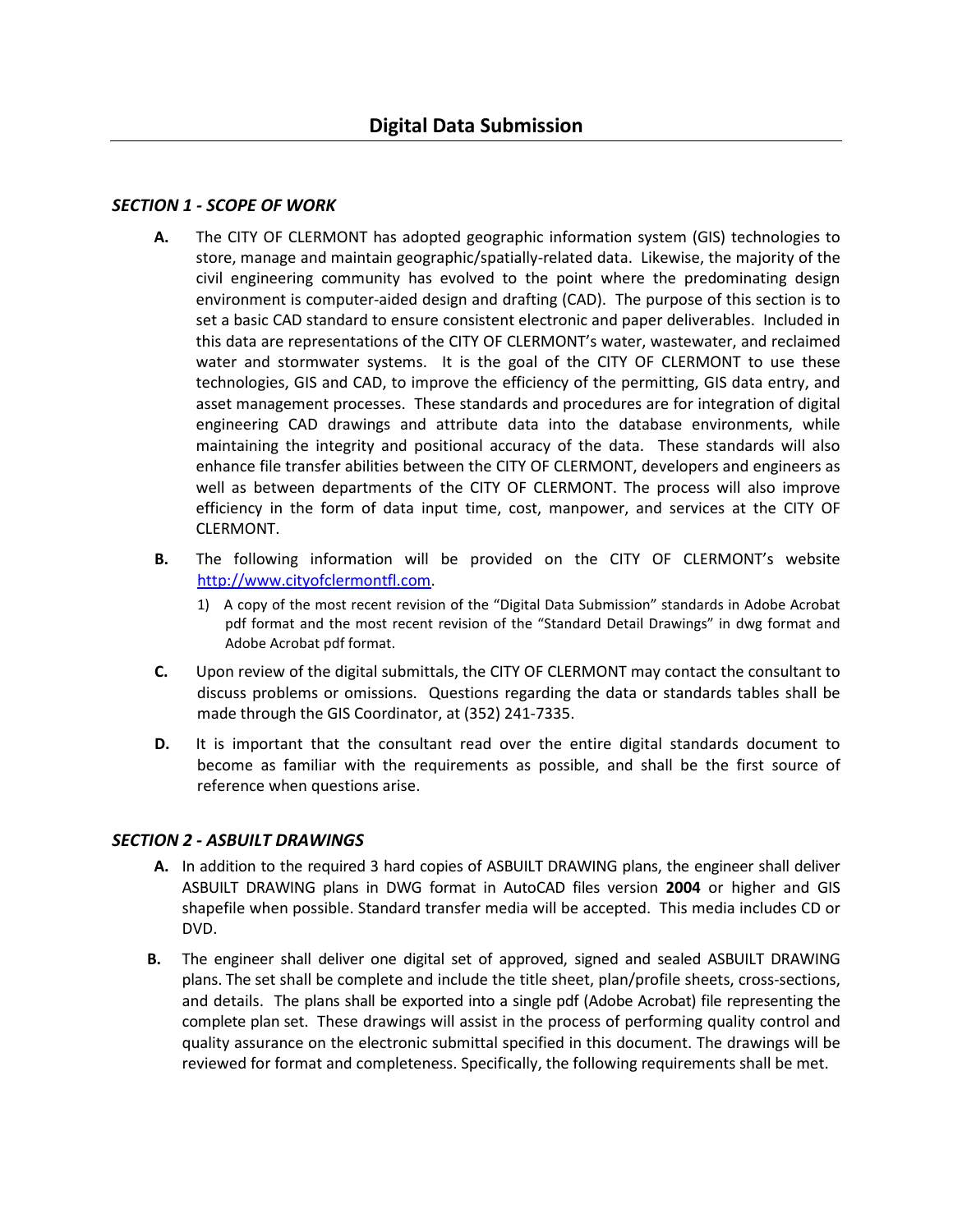- **C.** Include a label on the media indicating project name and number, consultant name, project manager and telephone number, type of submittal (approved construction plans or asbuilt drawings), date of submittal, and file format. The "Digital Data Submission" form is provided in Appendix A.
	- **1)** Only drawings relevant to the project's phase of submittal shall be included. For example, do not include "Bid Set" drawings in a "ASBUILT DRAWING" submittal. Also, do not include drawings or documents that would not normally be included in the set of printed drawings, except for base drawings or drawings to be externally referenced.
	- **2)** Record drawing data to be uploaded will include only new construction and care will be taken to exclude any "existing" facilities from this dataset so as to not duplicate information in the GIS system. Existing data can be included in the drawing but should reside on separate layers. It is recommended that the prefix "EX-"be added to the layers of all existing data.
	- **3)** All text shall appear on separate layers from the layers they annotate. For example, text describing a water main shall be on the WATER-MAIN-TXT layer and not the WATER-MAIN layer.
	- **4)** Sewer Gravity Lines and Force Mains shall be drawn as polylines and broken only at changes in pipe type, valves, tees, crosses, bends (elbows, manholes and reducers.
	- **5)** Water lines shall be drawn as polylines and broken only at changes in pipe type, valves, tees, crosses and reducers.
	- **6)** All line work and objects will be created using the standard AutoCAD "OSNAP" command ensuring proper joining of features. Objects inserted such as valves, meters, hydrants, etc. shall be snapped to the appropriate endpoint.
	- **7)** All External References (xrefs) shall be bound to create a completely independent and standalone drawing.
	- **8)** The following are file format and layer name standards:
		- **a)** A folder shall be created with the named project and phase number
		- **b)** A file named coversheet.dwg
		- **c)** File named site plan.dwg showing only the following 5 layers visible:
			- -Layer named lots
			- -Layer named lot numbers
			- -Layer named addresses
			- -Layer named ROW showing all rights-of-ways
			- -Layer named EOP showing all edge of pavements
		- **d)** A file named masterutilityplan.dwg with site plan.dwg x-ref bound and only the following 3 layers visible:
			- -Layer named waterline showing all pertinent features
			- -Layer named reusewater and all pertinent features
			- -Layer named sewer and all pertinent features
		- **e)** File named grading\_drainage.dwg with site\_plan.dwg x-ref bound and only the following layers visible:
			- -Layer named stormwater and all pertinent features
			- -Layer named spotelev showing all spot elevations
			- -Any other layers pertinent to the grading and drainage of the site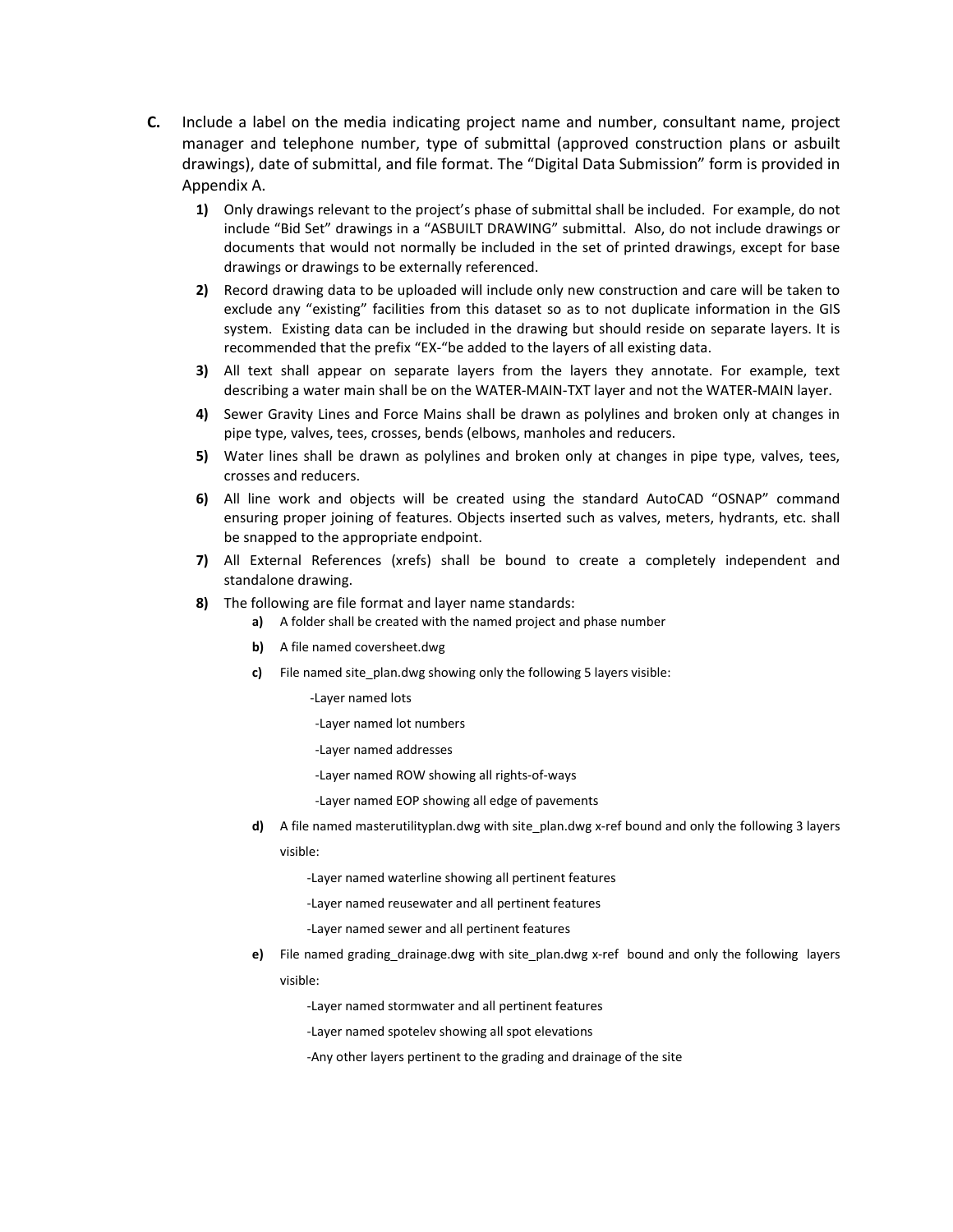**f)** File named lighting.dwg with site\_plan.dwg xref bound and the following layer visible

-Layer named lighting showing all lighting locations

-Lighting annotation layer including (Pole ID, Pole Material

Provider, Wattage and Fixture (make/model).

- **g)** If applicable, a file named off\_site\_utilities.dwg
- **h)** Include any other files pertinent to the project (survey, details, x-refs **etc.)**

#### *SECTION 3 - MASTER UTILITY PLAN AND MASTER STORMWATER PLAN*

- **A.** A master utility plan of the affected construction area shall be submitted in an encompassing file that includes the overall utility system layout (including lighting) and the associated parcel features. A master stormwater plan of the affected construction area shall be submitted in an encompassing file that includes the overall stormwater system layout and the associated parcel features. The master utility plan and the master stormwater plan will heretofore be referred to as the Master Plans within this document. Digital files submitted to the CITY OF CLERMONT in a standardized CAD format can logically be imported into the GIS instead of the historical less efficient procedure of digitizing assets from hard copies. Therefore, feature point, line and polygon information for new or altered structures in the work area and all accompanying geodetic control and survey data shall be included in the master plans using the standard CITY OF CLERMONT layer naming and coordinate system standards.
- **B.** The master plans digital data shall be provided by the engineer, and consist of the affected construction area showing the new construction, existing infrastructure, deletion or alteration of infrastructure and its related properties. This submittal is required for both the approved construction and record drawing plan phases. This drawing is subject to the requirements set forth in this document and will be used by the CITY OF CLERMONT to input data into the GIS system. There are some basic "rules" that apply to the process of creating the proposed or altered features within the overall plan drawing. These shall be adhered to in order for the data to be efficiently downloaded into the GIS. These "rules" are as follows.
	- **1)** The drawing shall be submitted in state plane coordinates with at least two points referenced to Lake County's geodetic control network with a horizontal accuracy of plus/minus three centimeters relative to Lake County's geodetic control network points used as reference. For any vertical measurements, **at least** three points shall be referenced to Lake County's geodetic control network with an accuracy of plus/minus five centimeters relative to Lake County's geodetic control network points used as reference. Features in drawing files that are stored in drawing units will be translated to real world locations. The geodetic control chosen shall correspond to existing monuments in Lake County's control network. The new structures and features shall be geographically registered to the geodetic control. State Plane coordinates exist for most quarter section corners in Lake County. If the geodetic control point is located *within* the project limits, it shall be symbolically indicated and annotated in the design file. If the nearest geodetic control is located well *outside* of the project area then it shall be tied to one of the other geodetic control points used, and a reference tie annotated and indicated in the design file. The two geodetic control points described above are the least survey grade geo-referencing information a developer can use to create the plan view drawing. Please refer to the section 4, "Conventional and GPS Survey Standards" to understand the type of structures and survey grade needed for the additional geodetic information contained in this drawing. This document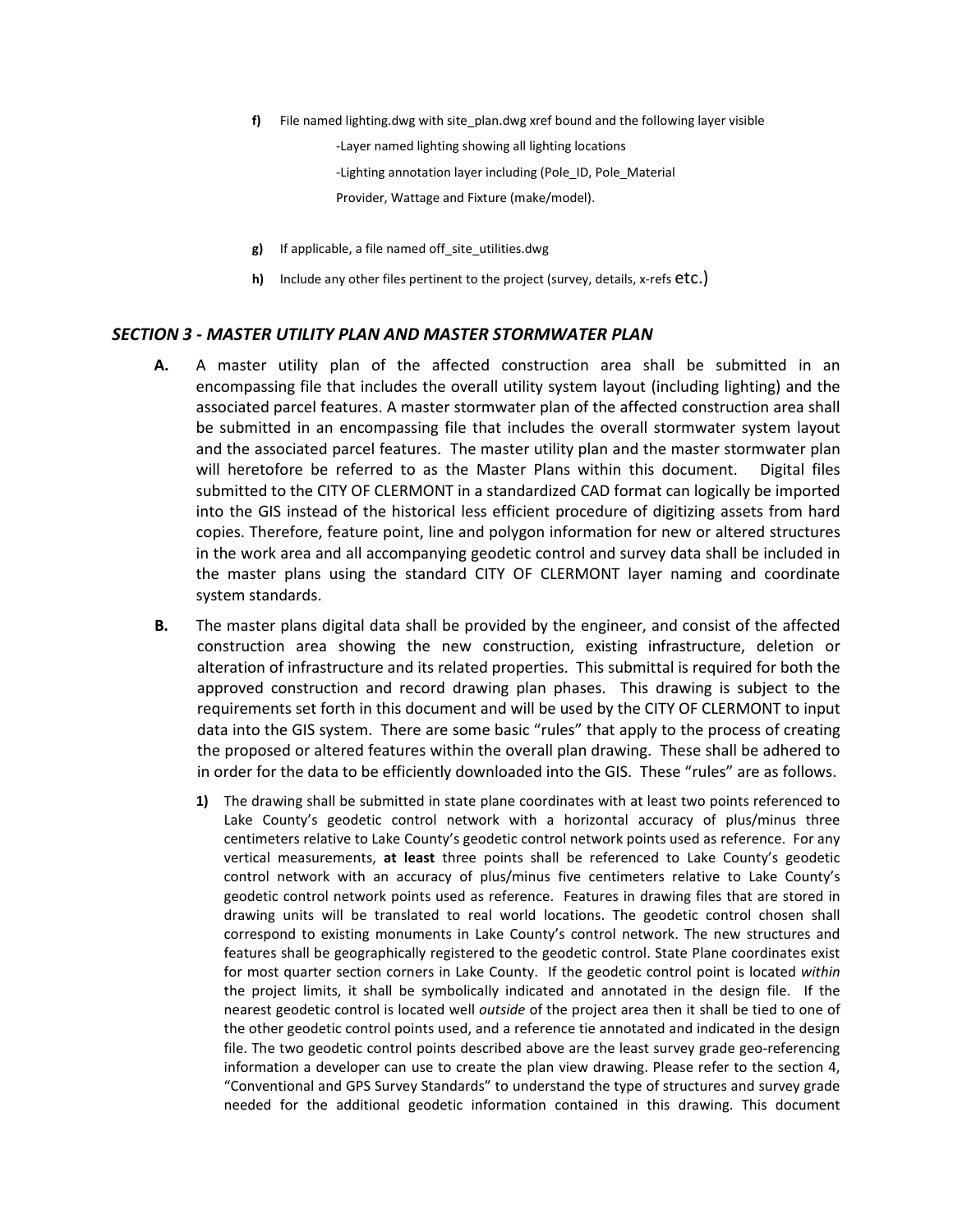describes which structures need to be surveyed and created within the drawing according to its corresponding horizontal coordinates and vertical elevation. **All drawings need to be geographically registered in the Florida State Plane Coordinate System, units feet, horizontally corrected to the North American Datum of 1983 using the HARN (High Accuracy Reference Network) correction, vertically corrected to the North American Vertical Datum of 1988.**

- **2)** The spatial accuracy of the feature data contained in the master plans shall be equal to or better than the graphical data contained in the plan/profile sheets.
- **3)** Survey data shall be provided for certain assets as set forth in section 4, "Conventional and GPS Survey Standards".
- **4)** Infrastructure features, designated to be numbered in this section, shall have unique identification numbers shown on the drawing. These unique identifiers will have a format corresponding to the specifications included in this document.
- **5)** Pressure piping is to be entered as a single line between tees, crosses, wyes, and reducers. Pipe sections should be continuous through structures such as valves and other fittings. Pipes should be broken and joined by a suitable fitting when a line changes its diameter or material properties. For wastewater force mains, the line feature(s) shall be input using the same direction from point to point as the proposed or existing flow. Therefore, the starting point of force main line segments within these layers shall be the upstream point and the downstream point shall be the endpoint of that segment. This procedure is required to indicate the continuity of flow and connectivity within the wastewater layers.
- **6)** Gravity lines shall be entered as a single line, digitized in the direction of the design flow, and broken at manholes. The beginning point of the line would the upstream end and the ending point would be the downstream end.
- **7)** Text identifying piping shall be aligned with the piping. Point and linear feature attribute text shall be visible on the drawing in a standard font and the lower left-hand corner of the text shall be just clear of the linear or point feature to which it corresponds, unless legibility requires that the label be moved and accompanied by a leader arrow. The labels shall be placed onto a separate layer and not to be placed in the feature layer. For reading from the bottom or right side of the plan sheet, the rotation angle shall be between -90 degrees and 90 degrees.
- **8)** Features shall be placed on their appropriate layers and assigned colors by layer for consistency. Features shown in the AutoCAD files shall be in model space and be contained in the AutoCAD files as opposed to being linked to externally referenced files. CAD systems which use a numbering system for layers instead of names shall also include a conversion chart explaining which layer number corresponds with which layer name.
- **9)** The features included in the master plans(s) shall follow the standards in section 2 ASBUILT DRAWINGS.

#### *SECTION 4 - CONVENTIONAL AND GPS SURVEY STANDARDS*

- **A.** As part of the initiative to adopt geographic information system (GIS) technologies to store, manage and maintain geographic/spatially-related data, this set of survey standards is to establish quality and accuracy of survey grade data submitted for improvements and/or new developments. This chapter is broken down into three sections:
	- **1.** Part 4.01 Acceptable Technology;
	- **2.** Part 4.02 Available Accuracy; and
	- **3.** Part 4.03 Requirements.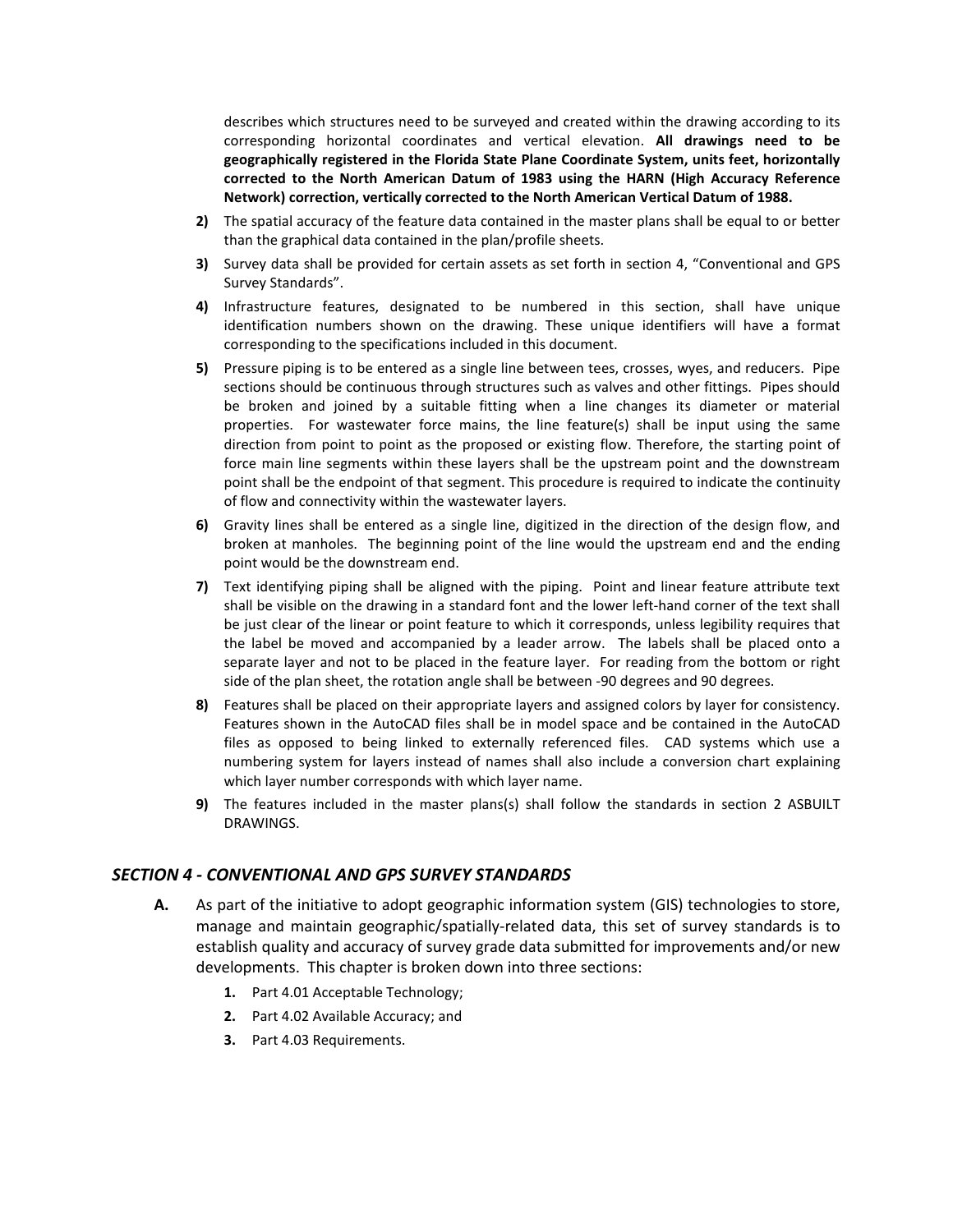## **4.01 ACCEPTABLE TECHNOLOGY**

- **A.** GPS units used to collect data must meet the minimum qualifications outlined in this section. At a minimum, GPS units used to collect data should be accurate to 2-5 meters when differentially corrected. GPS units that do not meet this standard are not acceptable (Note: Recreational GPS receivers do not comply with these standards).
- **B.** A GPS receiver can be either a standalone unit, or a GPS module plugged into a portable computer. The GPS receiver should:
	- **1)** Have six channel parallel reception or better.
	- **2)** Employ these processing parameters:
		- i. Position acquisition rate 1/second or better
		- ii. Position mode 3D (uses 4 satellites)
		- iii. Maximum PDOP 6, recommended < 4
		- iv. Minimum Elevation User-selectable
		- v. Have the ability to store at least 180 raw position measurements for the purpose of post-processing differential correction.
		- vi. Have the ability to transfer position data to a personal computer via a serial port.
		- vii. Include software to perform differential correction, point data averaging, and conversion to common formats.
- **C.** The Real-time correction receiver should:
	- i. Receive correction data from a recognized, reliable source, and which is appropriate for real-time correction in the geographic area in which the GPS measurements will be made.
	- ii. Output correction data in RTCM-SC-104 (Radio Technical Commission of Maritime Service - Special Committee Paper No. 104) format via an RS-232 cable, which matches the GPS receiver.
- **B.** Dilution of Precision (DOP)
	- i. Do not collect GPS data when the Position Dilution of Precision (PDOP) value equals or exceeds 6.0. Do not use DOPs other than PDOP when collecting GPS data.

#### **C.** Collection Methods

- i. The superimposed method involves standing close or upon the subject for which you are collecting GPS locational data.
- ii. The centroid method is used when the superimposed method cannot be used (e.g. well inside a locked fence or structure).

#### **D.** Differential Correction

i. Differentially correct all GPS data before submitting to the TCEQ. Perform differential correction either by post processing or by real-time differential correction. Wide Area Augmentation System (WAAS) corrections are acceptable for point data.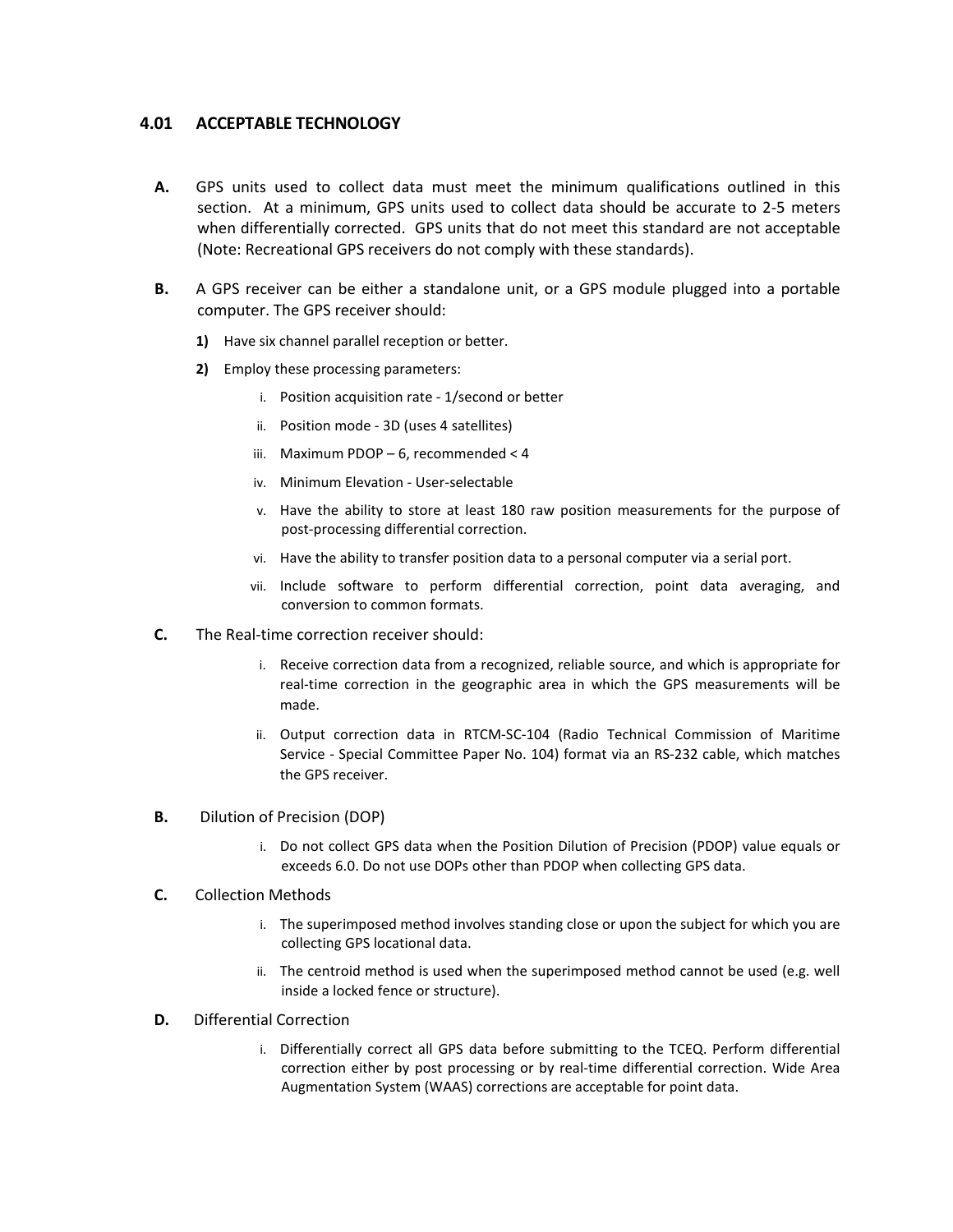- **E.** Correction Status
	- i. Submit all GPS data with a field indicating each record=s differential correction status. Uncorrected data cannot be used. There are only three selections available:
	- ii. Differential Correction Indicates that the record has been differentially corrected.
	- iii. Real-time Corrected Indicates that the record has been real-time differentially corrected.
	- iv. Uncorrected Indicates that the record has not been differentially corrected. Uncorrected data are not of value and cannot be used.

# **4.02 AVAILABLE ACCURACY**

A. The following table summarizes the established accuracies from FDEP. See Section D for Level 1 and 2 standards.

| <b>Accuracy</b><br><b>Level</b> | <b>Accuracy</b><br><b>Expectations</b>         | <b>Typical Applications</b>                                                                                         |                        | <b>Methods Available</b>                                                                                           |
|---------------------------------|------------------------------------------------|---------------------------------------------------------------------------------------------------------------------|------------------------|--------------------------------------------------------------------------------------------------------------------|
| Level 1                         | $+/- 0.01$ meters<br>$(0.39$ inches)           | <b>High Accuracy</b><br>$\bullet$<br><b>Reference Network</b><br>(HARN)<br>Vertical topography<br>٠                 |                        | GPS, integer resolved, carrier<br>processed, differential                                                          |
| Level 2                         | $0.01$ to $1.0$<br>meters (0.39-<br>39 inches) | <b>Ground control for</b><br>$\bullet$<br>photo and digital<br>mapping<br><b>GPS controlled aerial</b><br>$\bullet$ | $\bullet$<br>$\bullet$ | GPS, integer resolved, carrier<br>processed, differential, lower<br>order traverse<br>GPS 3-D code phase real-time |
|                                 |                                                | photos<br>Parcel or right-of-way<br>mapping                                                                         |                        | and post processed carrier<br>smoothed psuedo-range<br>differential corrections                                    |
|                                 |                                                | Mapped data in<br>٠<br>cooperation with<br>local governments                                                        |                        |                                                                                                                    |
|                                 |                                                | <b>Mapping</b><br>$\bullet$<br>jurisdictional<br>wetlands                                                           |                        |                                                                                                                    |

# **Table 6.13-1 FDEP Spatial Data Accuracy Levels**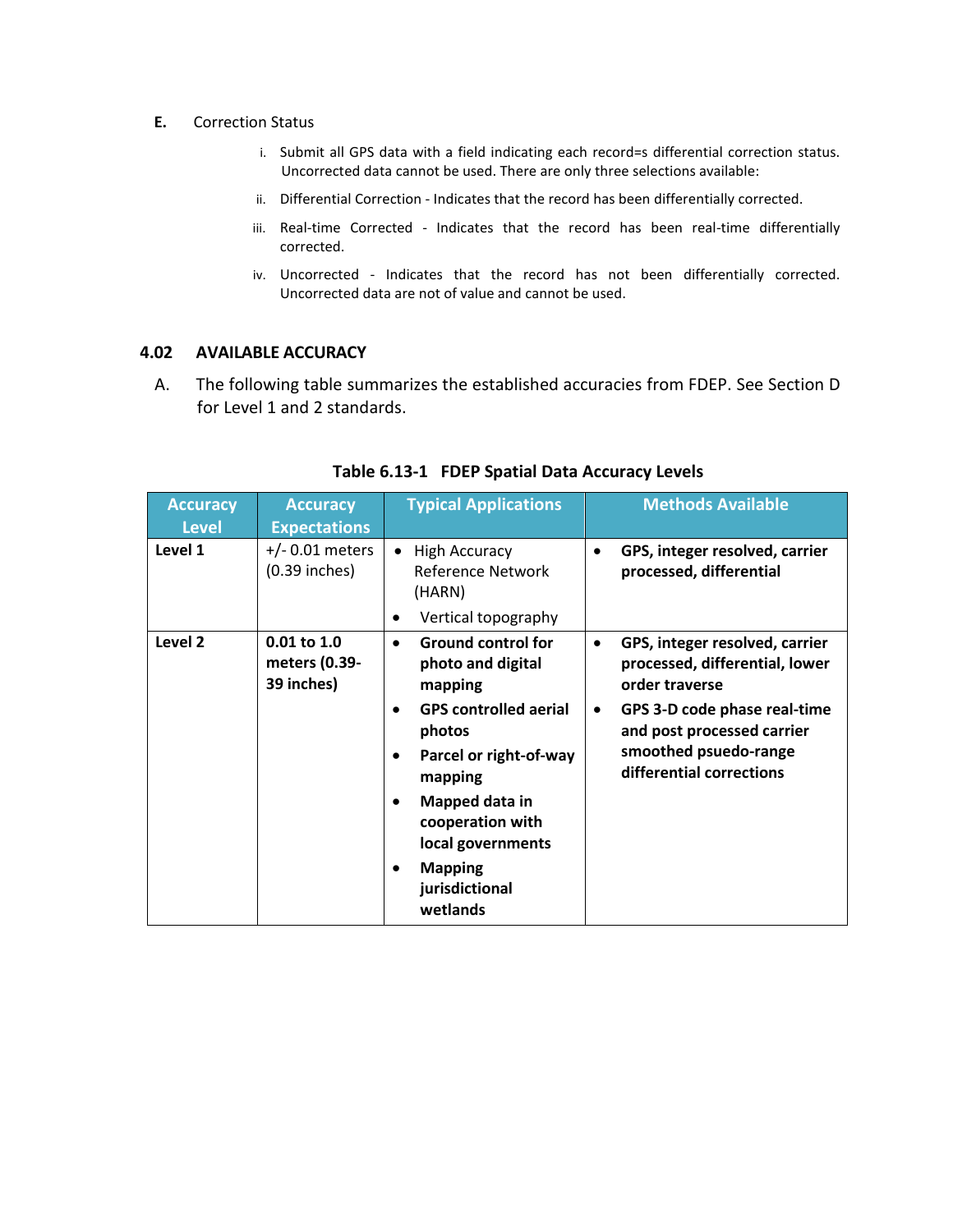# **4.03 REQUIREMENTS**

**A.** Horizontal datum shall be in: NAD 1983 HARN StatePlane Florida East FIPS 0901 Feet.

Vertical datum shall be in: NGVD 1988

State plane coordinates shall depict actual horizontal and vertical locations of utility assets such as: manholes, system valves, hydrants, blow-off valves, air release valves, master meters, and the pump station wet well. Also, the locations at the intersection of water, wastewater and reclaimed water pressure piping, as well as at 100 feet intervals along the pipeline. A surveyor shall certify the state plane coordinates, provide the coordinates on the ASBUILT DRAWINGS, and provide the coordinate attribute table in an electronic database submittal.

- **B.** The "Coordinate Attribute Table", provided in Appendix B, for water, wastewater, reclaimed water, and stormwater assets shall be populated and provided with the record drawing submittal.
- **C.** The water, wastewater, reclaimed water, and stormwater assets maintained by the CITY OF CLERMONT have been classified based on accuracy levels per utility feature. State plane coordinate accuracy shall be provided in accordance with the following table.

| <b>Asset</b>                    | <b>Measured</b><br><b>Horizontal</b> | <b>Measured</b><br><b>Elevation</b> | <b>Shot Location (horizontal center</b><br>and vertical top) |
|---------------------------------|--------------------------------------|-------------------------------------|--------------------------------------------------------------|
|                                 | <b>Accuracy (feet)</b>               | <b>Accuracy (feet)</b>              |                                                              |
| <b>Hydrants</b>                 | $\epsilon$ 2 ft                      | N/A                                 | <b>Operating nut</b>                                         |
| <b>Blow off valves</b>          | $\epsilon$ 2 ft                      | N/A                                 | Valve enclosure                                              |
| <b>Air Release Valves</b>       | $\epsilon$ 2 ft                      | N/A                                 | Valve enclosure                                              |
| <b>Master Meters</b>            | $\epsilon$ 2 ft                      | N/A                                 | Register                                                     |
| <b>Pump Stations</b>            | $\epsilon$ 2 ft                      | N/A                                 | Wet well                                                     |
| <b>Manholes</b>                 | $\epsilon$ = 1 ft                    | 1.0                                 | <b>Center of cover</b>                                       |
| <b>System Valves</b>            | $\epsilon$ = 1 ft                    | 1.0                                 | <b>Operating nut</b>                                         |
| <b>Fittings</b>                 | $\epsilon$ = 1 ft                    | 1.0                                 | <b>Fitting</b>                                               |
| Piping at 100' max<br>intervals | $\epsilon$ = 1 ft                    | 1.0                                 | <b>Pipe</b>                                                  |
| <b>Storm Inlet</b>              | $\leq 1$ ft                          | $0.1$ ft                            | Grate, Throat, Invert(s), Notch                              |
| <b>Storm Pipe</b>               | $\leq 1$ ft                          | $0.1$ ft                            | End                                                          |
| <b>Pipe End Treatment</b>       | $\epsilon$ = 1 ft                    | $0.1$ ft                            | <b>Invert</b>                                                |
| <b>Ditch Block</b>              | $\epsilon$ = 1 ft                    | $0.1$ ft                            | <b>Invert</b>                                                |
| <b>Lighting</b>                 | $\leq$ 2 ft                          | N/A                                 | <b>Base</b>                                                  |

**Table 4.3 State Plane Coordinate Accuracies per Asset**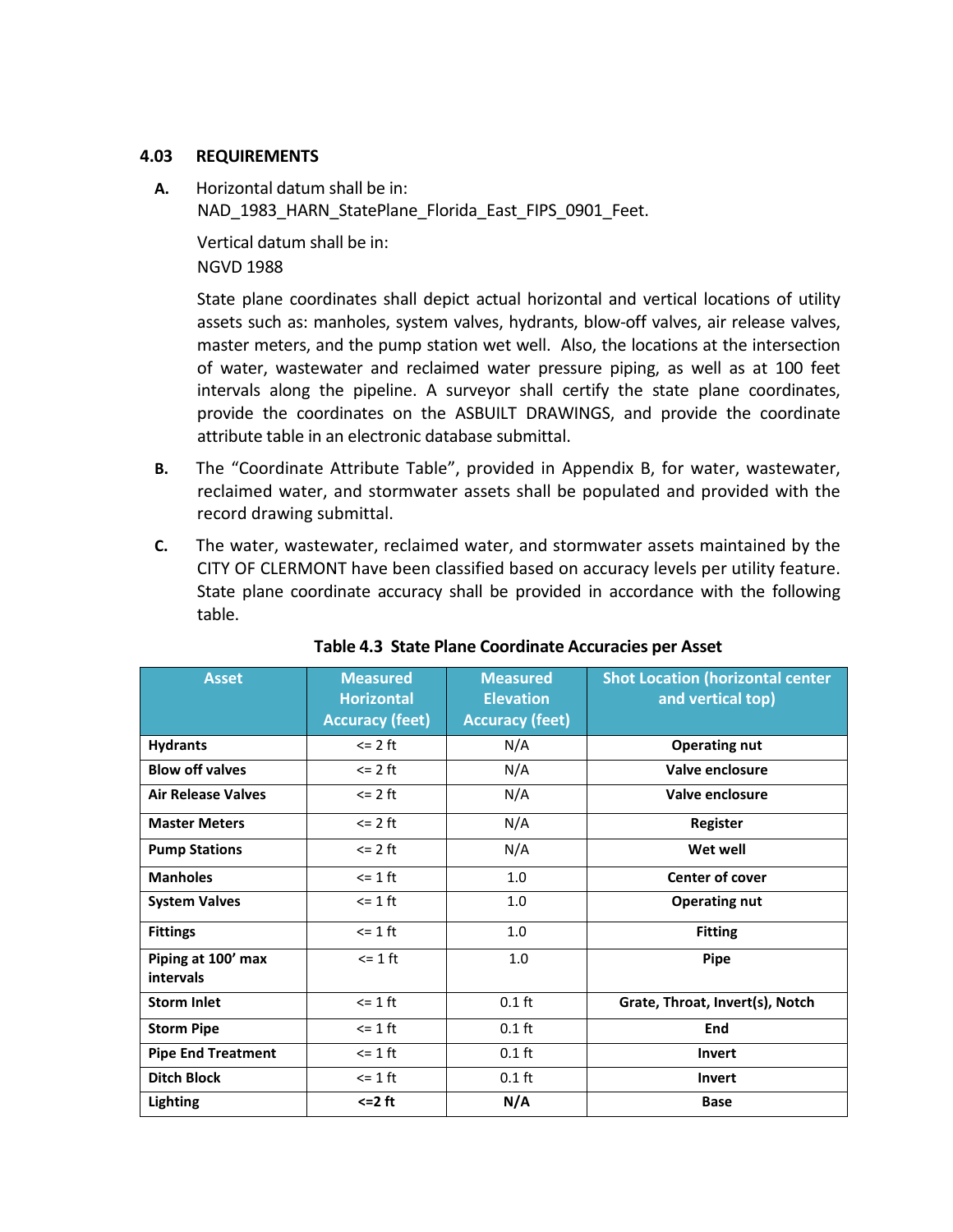- **D.** The CITY OF CLERMONT has designated the following two levels of quality for water, wastewater and reclaimed water assets survey.
	- **1.** Level 1- **Survey Grade** (Dual Frequency Carrier Phase Static & RTK) GPS:
		- i. Accuracy is equal to or greater than one centimeter horizontal;
		- ii. Applications: surveying;
		- iii. Minimum number of satellites: five;
		- iv. Maximum GDOP: six;
		- v. Recommended GDOP: < four;
		- vi. Maximum CQ: 0.2;
	- vii. Recommended CQ: <0.1;
	- viii. Recommended Redundant Measurements: 2 with at least 60 minutes difference;
	- ix. Maximum Static Baseline: 20 miles; and
	- x. A SURVEYOR must supervise GPS or conventional survey crew. Follow instructions given in the GPS equipment's Operation Manual.
	- **2.** Level 2- **Mapping Grade** (Single Frequency Code Differential) GPS for GIS:
		- i. Horizontal accuracy is equal to or greater than one meter horizontal;
		- ii. Applications: Accurate collection of features for use in a GIS;
		- iii. Minimum number of satellites: five;
		- iv. Maximum PDOP: six;
		- v. Recommended PDOP: < four;
		- vi. Recommended minimum number of positions per feature:
			- i. Point feature 30 positions;
			- ii. Line feature two positions; and
			- iii. Polygon feature three positions.
	- vii. Real-Time Status: Always on (log only Real-Time positions); and
	- viii. Rover file management: Rover files should not be re-opened or added to. Rover files should not span more than one day of data collection.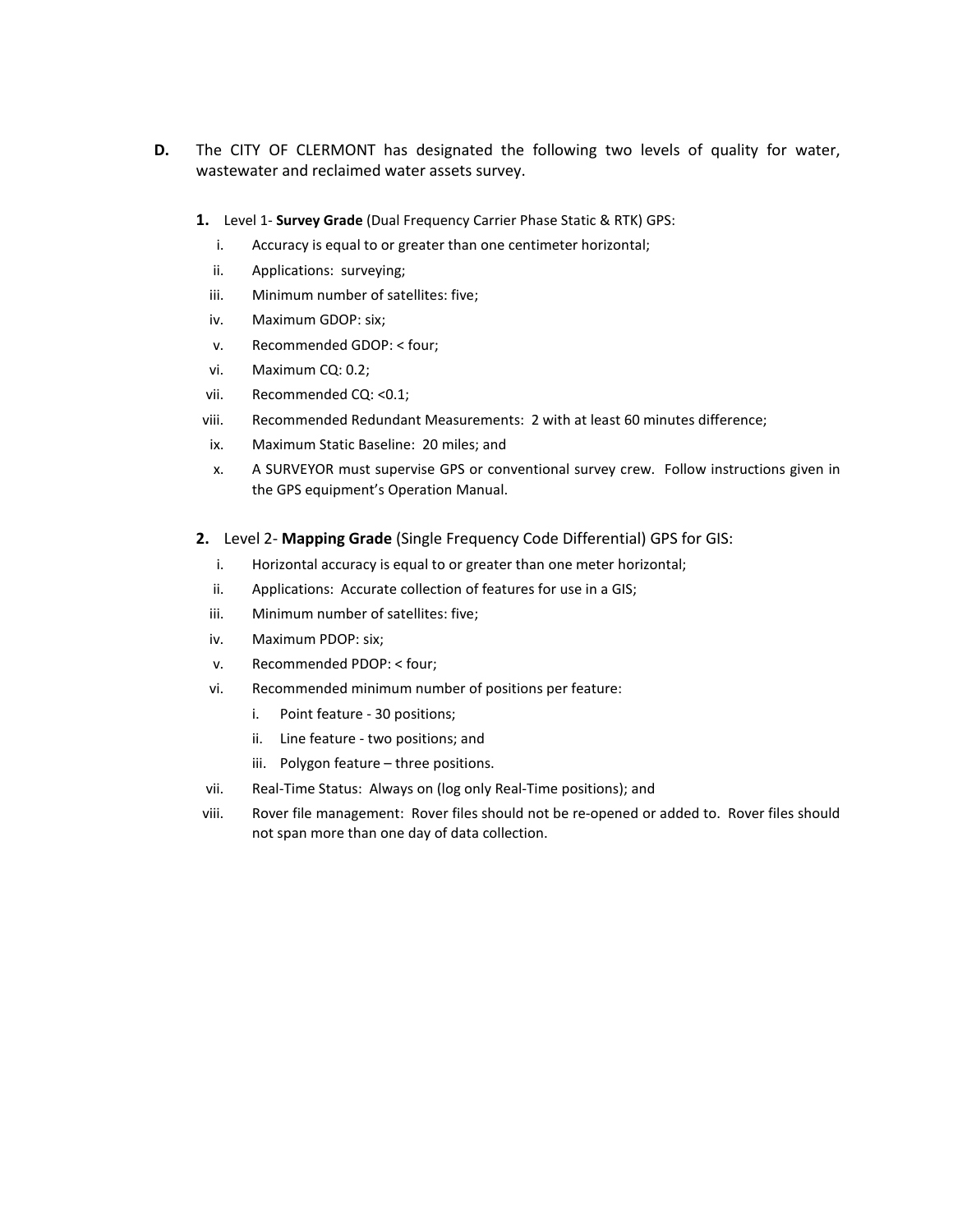# **APPENDIX A**

# **Digital Data Submission Form**

This form is to be utilized for the submittal of digital data in accordance with the requirements outlined in section 2, " ASBUILT DRAWINGS".

| Date of Submittal: University of Submittal Contract of Submittal Contract of Submittal Contract of Submittal Contract of Submittal Contract of Submittal Contract of Submittal Contract of Submittal Contract of Submittal Con |
|--------------------------------------------------------------------------------------------------------------------------------------------------------------------------------------------------------------------------------|
|                                                                                                                                                                                                                                |
|                                                                                                                                                                                                                                |
|                                                                                                                                                                                                                                |
|                                                                                                                                                                                                                                |
|                                                                                                                                                                                                                                |
|                                                                                                                                                                                                                                |
|                                                                                                                                                                                                                                |
|                                                                                                                                                                                                                                |
|                                                                                                                                                                                                                                |
|                                                                                                                                                                                                                                |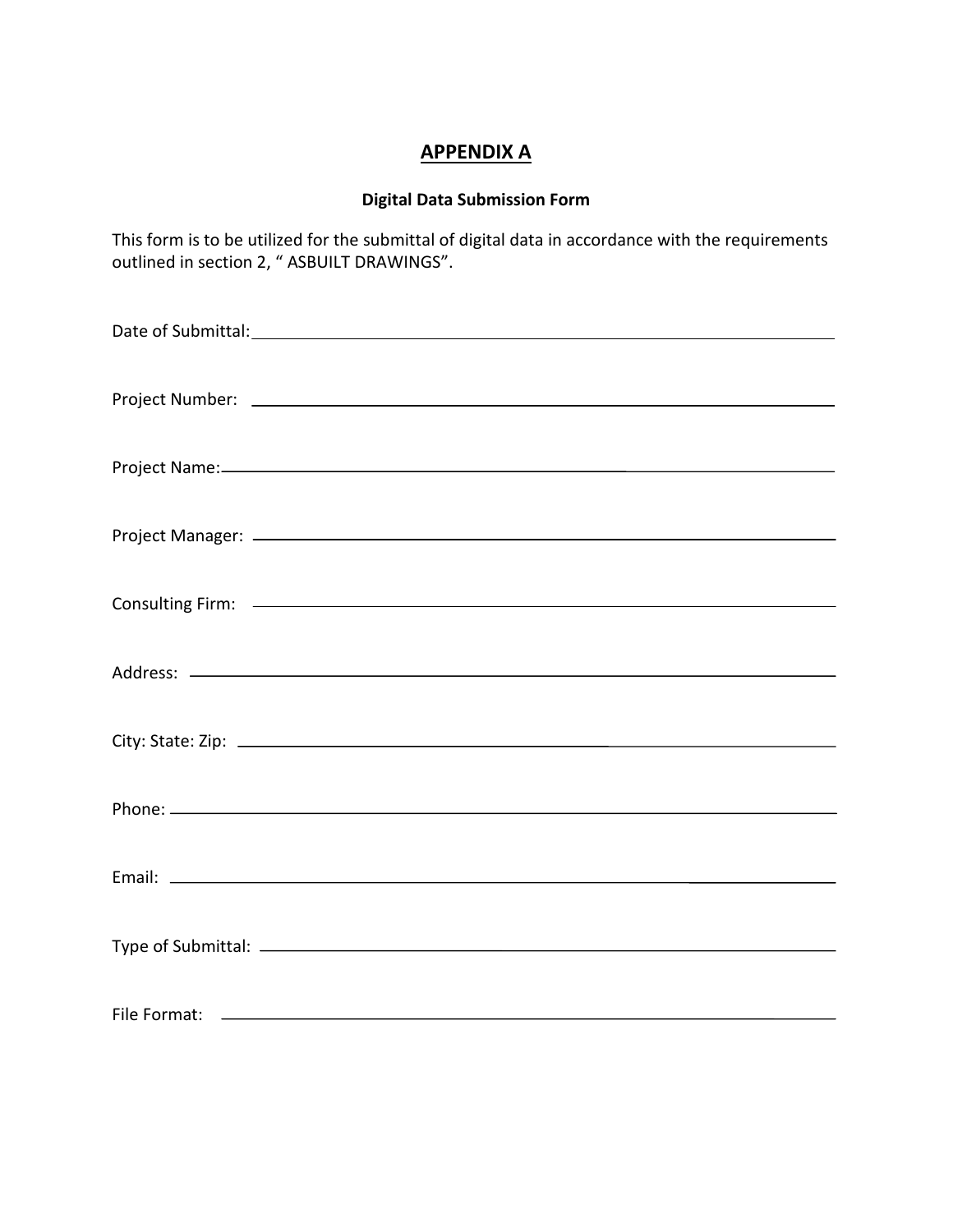# Appendix B City of Clermont Coordinate Attribute Table

Name in Attribute Field

| Shapefile Name: | Water lines                            | $(10$ letter limit) |
|-----------------|----------------------------------------|---------------------|
| Attributes:     | Pipe Id                                | Pipe_Id             |
|                 | <b>Size</b>                            | Size                |
|                 | Depth                                  | Depth               |
|                 | Material (PVC,DIP,AC,DI,Clay, or HDPE) | Material            |
|                 | Slope                                  | Slope               |
|                 | Condition                              | Condition           |

| Shapefile Name: | Sewer lines                            |             |
|-----------------|----------------------------------------|-------------|
| Attributes:     | Pipe Id                                | Pipe_Id     |
|                 | <b>Size</b>                            | <b>Size</b> |
|                 | Depth                                  | Depth       |
|                 | Material (PVC,DIP,AC,DI,Clay, or HDPE) | Material    |
|                 | Slope                                  | Slope       |
|                 | Condition                              | Condition   |

| Shapefile Name: | Reuse_lines                            |             |
|-----------------|----------------------------------------|-------------|
| Attributes:     | Pipe Id                                | Pipe_Id     |
|                 | Size                                   | <b>Size</b> |
|                 | Depth                                  | Depth       |
|                 | Material (PVC,DIP,AC,DI,Clay, or HDPE) | Material    |
|                 | Slope                                  | Slope       |
|                 | Condition                              | Condition   |

| Shapefile Name: | Valves                                           |           |
|-----------------|--------------------------------------------------|-----------|
| Attributes:     | Valve Id                                         | Valve_Id  |
|                 | Type (Main, Hydrant, Air Release, Blow off, PRV) | Type      |
|                 | Type-Water, Sewer, Reuse                         | Type      |
|                 | Size                                             | Size      |
|                 | Number of Turns                                  | Num_Turns |
|                 | Age                                              | Age       |
|                 | Depth                                            | Depth     |
|                 | Condition                                        | Condition |

| Shapefile Name: | Hydrant_Valve   |             |
|-----------------|-----------------|-------------|
| Attributes:     | Valve_Id        | Valve_Id    |
|                 | <b>Size</b>     | <b>Size</b> |
|                 | Number of Turns | Num_Turns   |
|                 | Age             | Age         |
|                 | Depth           | Depth       |
|                 | Condition       | Condition   |

| Shapefile Name: | Hydrant         |            |
|-----------------|-----------------|------------|
| Attributes:     | Hydrant number  | Hydr nu    |
|                 | Manufacturer    | Manufactur |
|                 | Barrel diameter | Barrel dia |